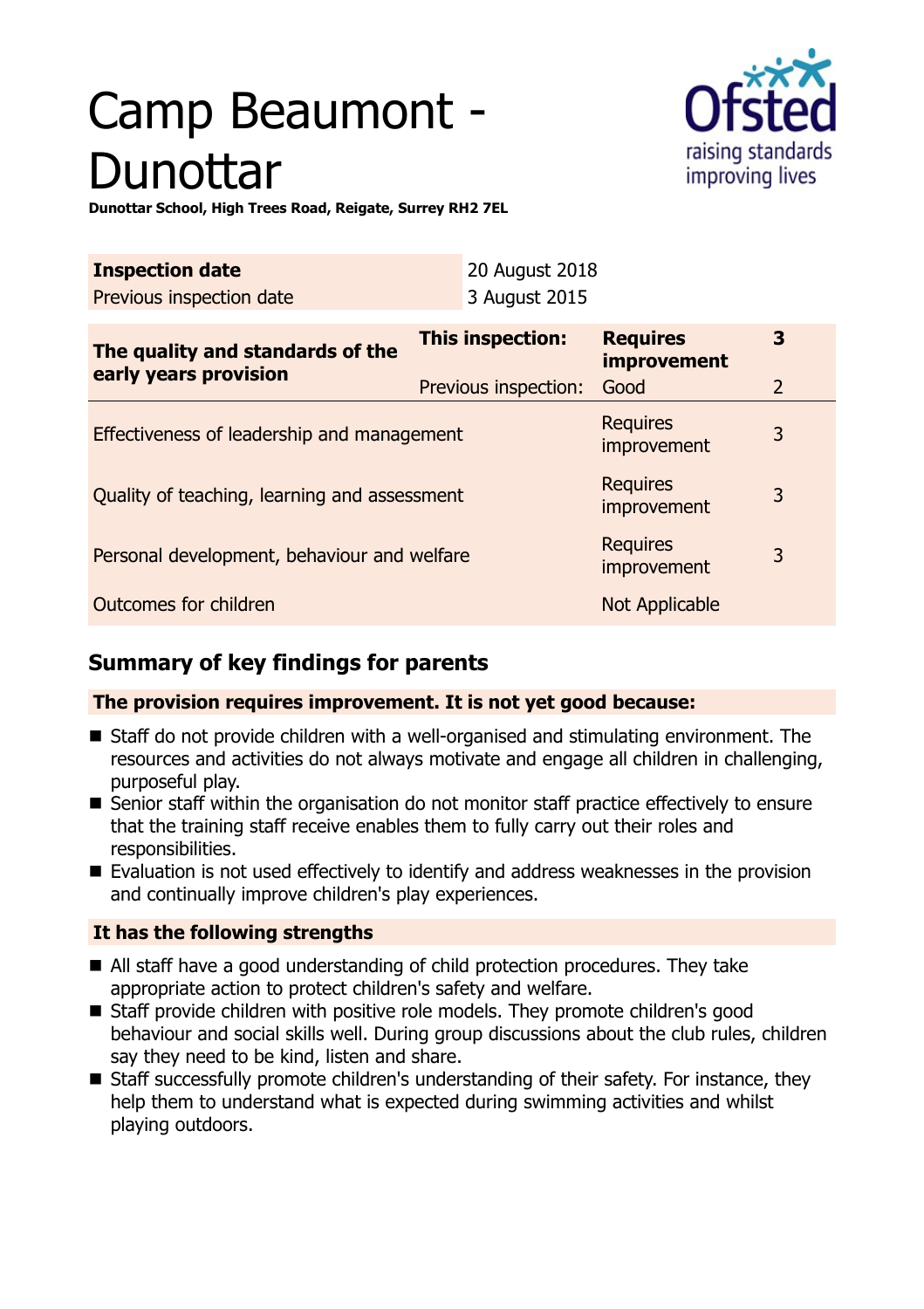# **What the setting needs to do to improve further**

#### **To meet the requirements of the early years foundation stage and Childcare Register the provider must:**

|                                                                                                                                                              | Due date   |
|--------------------------------------------------------------------------------------------------------------------------------------------------------------|------------|
| improve the organisation of the environment, resources and<br>activities to consistently meet children's individual needs                                    | 31/08/2018 |
| ensure that staff practice is monitored more closely and that all<br>staff are trained and supported to fully carry out their roles and<br>responsibilities. | 31/08/2018 |

#### **To further improve the quality of the early years provision the provider should:**

■ make better use of evaluation to identify and address weaknesses in the provision and continually improve children's play experiences.

#### **Inspection activities**

- The inspector observed children taking part in activities, indoors and outdoors.
- $\blacksquare$  The inspector completed a joint observation with the club manager.
- $\blacksquare$  The inspector talked with children, parents and staff.
- $\blacksquare$  The inspector sampled a selection of documentation.
- The inspector discussed self-evaluation.

**Inspector** Cathy Greenwood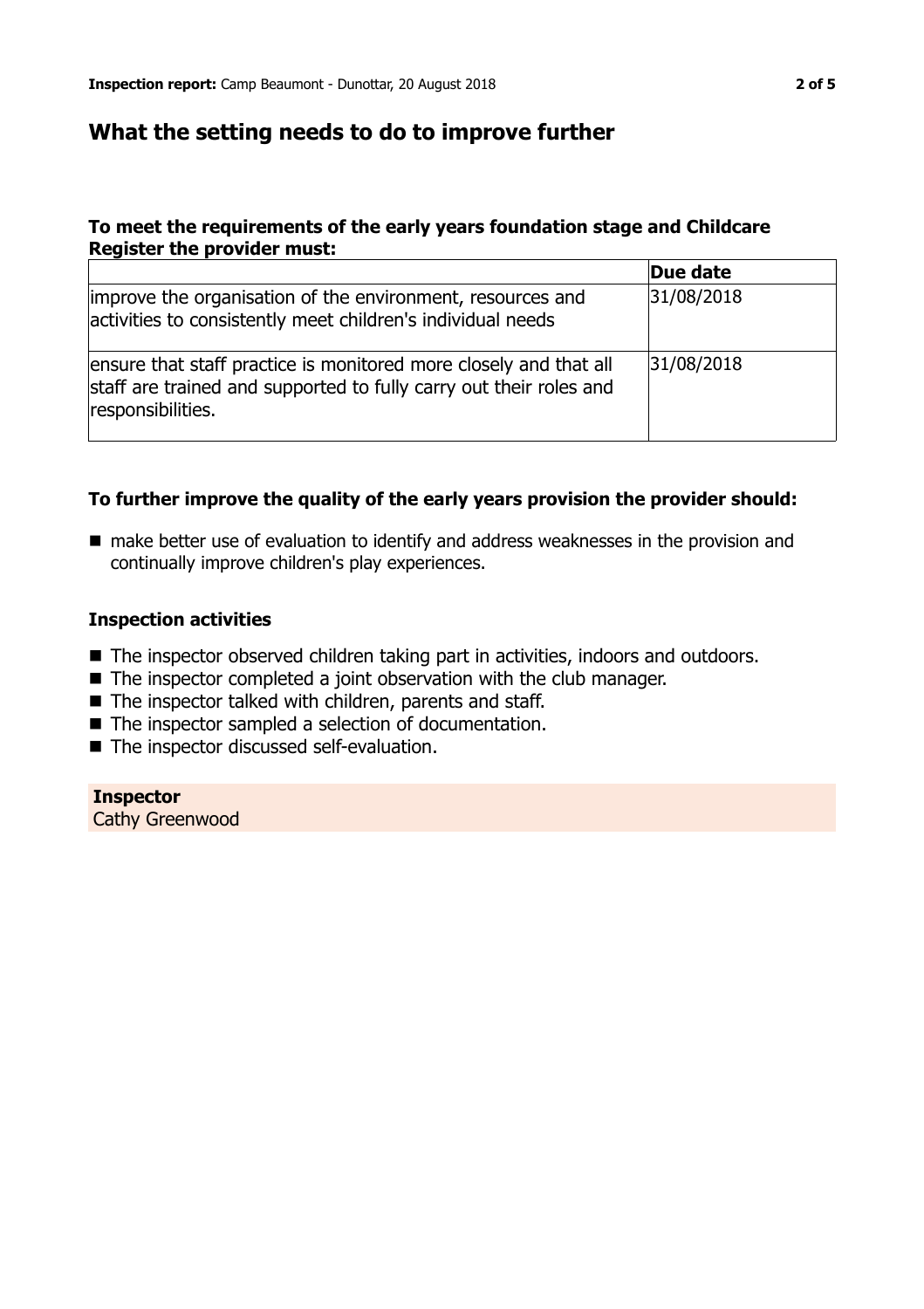# **Inspection findings**

### **Effectiveness of leadership and management requires improvement**

Safeguarding is effective. The organisation employs sufficient staff to ensure children's safety. Staff are well deployed and supervise children well. For instance, during swimming lessons. Before the summer holiday club opens, the organisation provides staff training days. However, the training does not enable all staff to fully understand and fulfil their roles and responsibilities. For example, to provide good-quality activities for the children. Staff do not consider ways to implement and adapt planning to provide children with an exciting range of experiences. Senior staff within the organisation do not evaluate and monitor staff practice effectively or take action to address any weaknesses. Since the last inspection, staff have improved the opportunities for children to say what they enjoy doing. They respond to what children say and their requests. Staff communicate well with parents. They seek detailed information from parents about children's individual needs.

#### **Quality of teaching, learning and assessment requires improvement**

Staff welcome children in a friendly and positive way. They support new children to understanding the planned routines. However, staff practice is variable. During children's arrival times staff do not make any resources or activities available to motivate children to start playing. Children wait for a considerable length of time before staff begin the planned activities. Staff energetically lead large-group physical movement sessions. Most children enjoy this activity. However, not all children want to take part. Staff do not consider providing children with alternative activities to promote their involvement if they do not want to join in. There are some planned activities that capture children's interest. For instance, they enjoy outdoor scavenger hunts. Overall, staff complement what children learn in school. For instance, they encourage children to identify numbers whilst taking it in turns to roll dice during small-group games.

#### **Personal development, behaviour and welfare require improvement**

Staff support children's emotional needs well and successfully gain their cooperation. For instance, staff say, 'Hocus pocus' to which children respond, 'Everybody focus'. They stop what they are doing and listen attentively. Children choose to take part in planned creative activities in the art room. However, staff do not always make the activities exciting and enjoyable for the children. Staff encourage children to do things for themselves. For example, children confidently change their clothes for swimming lessons. Staff promote children's good health. They provide opportunities for children to be physically active outdoors every day. In the grounds of the premises, children use a playground, take part in parachute games and play games of football.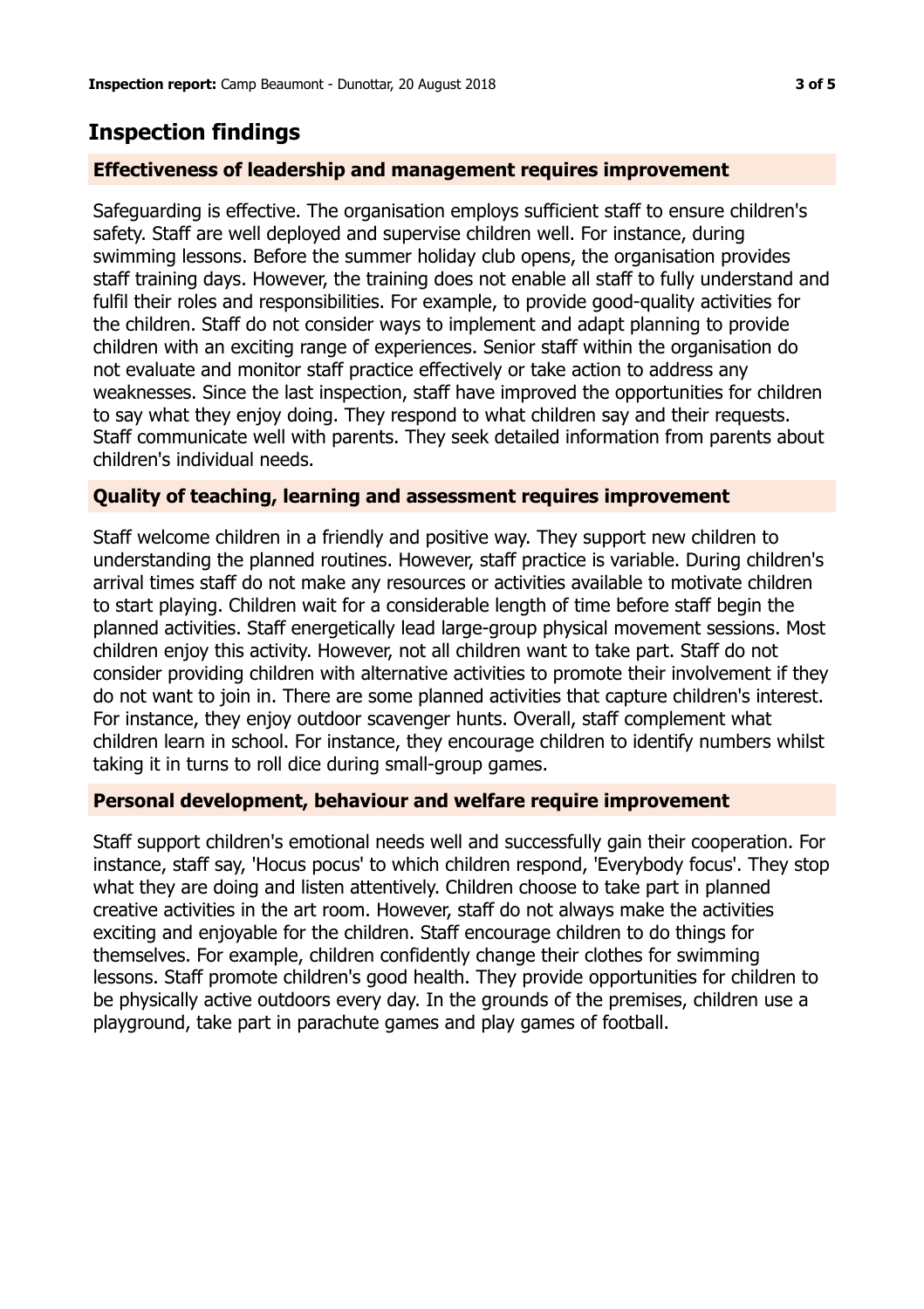# **Setting details**

| Unique reference number                             | EY303783                                                                             |
|-----------------------------------------------------|--------------------------------------------------------------------------------------|
| <b>Local authority</b>                              | Surrey                                                                               |
| <b>Inspection number</b>                            | 10066202                                                                             |
| <b>Type of provision</b>                            | Out-of-school day care                                                               |
| <b>Registers</b>                                    | Early Years Register, Compulsory Childcare<br>Register, Voluntary Childcare Register |
| Day care type                                       | Childcare on non-domestic premises                                                   |
| <b>Age range of children</b>                        | $3 - 16$                                                                             |
| <b>Total number of places</b>                       | 100                                                                                  |
| Number of children on roll                          | 1418                                                                                 |
| Name of registered person                           | CB (Oldco) Limited                                                                   |
| <b>Registered person unique</b><br>reference number | RP900819                                                                             |
| Date of previous inspection                         | 3 August 2015                                                                        |
| Telephone number                                    | 01603851000                                                                          |

Camp Beaumont - Dunottar registered in 2005. It is located in Reigate, Surrey. The holiday club is open each weekday during the school summer holidays, from 8am to 6pm. There are 20 staff employed, one of whom holds qualified teacher status.

This inspection was carried out by Ofsted under sections 49 and 50 of the Childcare Act 2006 on the quality and standards of provision that is registered on the Early Years Register. The registered person must ensure that this provision complies with the statutory framework for children's learning, development and care, known as the early years foundation stage.

Any complaints about the inspection or the report should be made following the procedures set out in the guidance Complaints procedure: raising concerns and making complaints about Ofsted, which is available from Ofsted's website: www.ofsted.gov.uk. If you would like Ofsted to send you a copy of the guidance, please telephone 0300 123 4234, or email [enquiries@ofsted.gov.uk.](mailto:enquiries@ofsted.gov.uk)